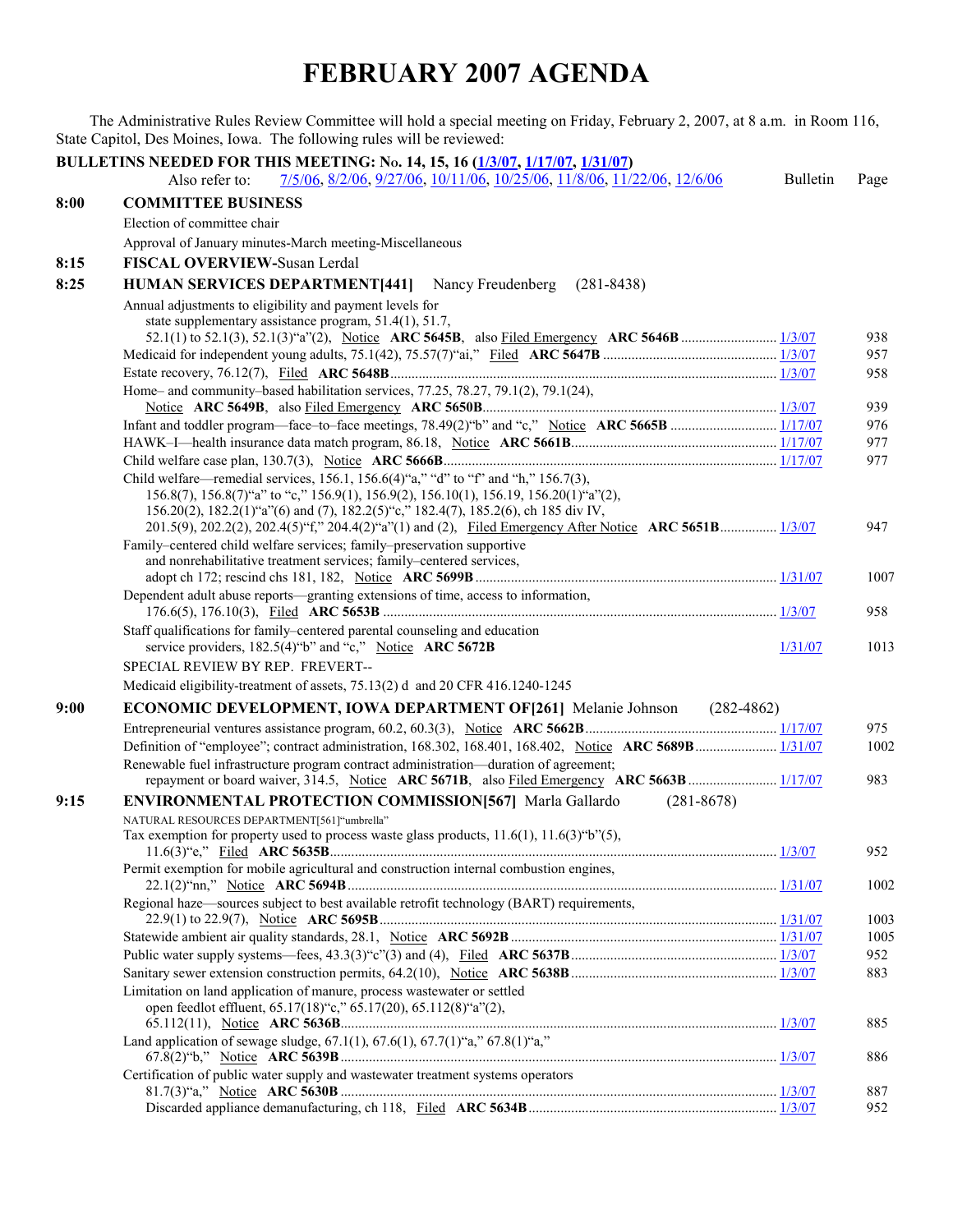## **FEBRUARY 2007 AGENDA**

| <b>ENVIRONMENTAL PROTECTION COMMISSION[567] Continued</b>                                                                                                                                                                                                                                                 |                                                                                                                                                                                                                       |      |
|-----------------------------------------------------------------------------------------------------------------------------------------------------------------------------------------------------------------------------------------------------------------------------------------------------------|-----------------------------------------------------------------------------------------------------------------------------------------------------------------------------------------------------------------------|------|
| Sanitary landfill financial assurance, 103.3, 104.26, 105.14, 106.18, 112.31, 114.31,                                                                                                                                                                                                                     |                                                                                                                                                                                                                       |      |
|                                                                                                                                                                                                                                                                                                           |                                                                                                                                                                                                                       | 887  |
|                                                                                                                                                                                                                                                                                                           |                                                                                                                                                                                                                       |      |
|                                                                                                                                                                                                                                                                                                           |                                                                                                                                                                                                                       | 1048 |
|                                                                                                                                                                                                                                                                                                           |                                                                                                                                                                                                                       | 1016 |
| Local public health services; Iowa senior health program, rescind chs 79, 80, 83;                                                                                                                                                                                                                         |                                                                                                                                                                                                                       | 1025 |
|                                                                                                                                                                                                                                                                                                           |                                                                                                                                                                                                                       | 1049 |
|                                                                                                                                                                                                                                                                                                           |                                                                                                                                                                                                                       | 1052 |
|                                                                                                                                                                                                                                                                                                           |                                                                                                                                                                                                                       | 1052 |
| Testing fees for emergency medical care candidates for certification, 131.4(1)"k,"                                                                                                                                                                                                                        |                                                                                                                                                                                                                       | 1053 |
| Love our kids grant, 141.1 to 141.3, 141.3(2), 141.3(3), 141.3(5), 141.4, 141.5(1),                                                                                                                                                                                                                       |                                                                                                                                                                                                                       | 1054 |
| New designation for neonatal intensive care units, 150.1, 150.2, 150.4"2" and "3," 150.9 to 150.11,                                                                                                                                                                                                       |                                                                                                                                                                                                                       | 1054 |
|                                                                                                                                                                                                                                                                                                           |                                                                                                                                                                                                                       | 1032 |
| <b>REVENUE DEPARTMENT[701] Dave Casey</b><br>$(281-6163)$                                                                                                                                                                                                                                                 |                                                                                                                                                                                                                       |      |
|                                                                                                                                                                                                                                                                                                           |                                                                                                                                                                                                                       | 959  |
| Individual income, withholding, corporation income and franchise tax,<br>39.1(7), 39.2(4), 39.4(7), 39.5(10) "b"(3), 39.5(11) "a"(3), 39.6(3) "a"(3),<br>40.3"24" and "25," 40.38(8), 40.38(13), 42.1, 42.2(6), 42.2(11)"c,"<br>42.11(2), 42.12, 42.13(2), 42.14(2), 42.15(6), 42.20, 43.4(6) to 43.4(9), |                                                                                                                                                                                                                       |      |
|                                                                                                                                                                                                                                                                                                           |                                                                                                                                                                                                                       | 960  |
| Individual and corporate income tax, 40.1, 40.38(7), 40.69, 52.1(2) "d," 53.1,                                                                                                                                                                                                                            |                                                                                                                                                                                                                       | 1054 |
| Tax credits, 42.23, 42.25, 42.25(1), 42.25(2), 42.26, 42.26(1), 42.26(2), 42.34, 52.12,                                                                                                                                                                                                                   |                                                                                                                                                                                                                       | 1055 |
| Motor fuel; cigarettes and tobacco, 67.1, 67.6, 68.8(14), 68.15, 82.5(2),                                                                                                                                                                                                                                 |                                                                                                                                                                                                                       | 961  |
|                                                                                                                                                                                                                                                                                                           |                                                                                                                                                                                                                       | 1056 |
|                                                                                                                                                                                                                                                                                                           | $(281 - 4344)$<br>PUBLIC HEALTH DEPARTMENT[641] Barb Nervig<br>Surveillance of communicable and infectious diseases—issuance of investigatory<br>46.3(2) "b"(4), 46.10, 48.9(2), 52.15(2), 52.17(2), 52.18(6), 52.23, |      |

## **NO REPRESENTATIVE REQUESTED TO APPEAR**

| Early ACCESS—definition of "parent," transmittal of education records<br>ETHICS AND CAMPAIGN DISCLOSURE BOARD, IOWA[351]<br>XX:00                                                                                                 | 883<br>975 |
|-----------------------------------------------------------------------------------------------------------------------------------------------------------------------------------------------------------------------------------|------------|
|                                                                                                                                                                                                                                   |            |
|                                                                                                                                                                                                                                   |            |
|                                                                                                                                                                                                                                   |            |
| XX:00<br><b>HISTORICAL DIVISION[223]</b>                                                                                                                                                                                          |            |
| CULTURAL AFFAIRS DEPARTMENT[221]"umbrella"<br>State historical society of Iowa, 21.2, 21.3(2)"a" and "c" to "e," 21.3(3)"a" and "b,"<br>$21.3(3)$ "c"(1) and (3) to (5), $21.3(3)$ "d," $21.3(4)$ "a" and "c" to "e," $21.3(5)$ , | 1006       |
| XX:00<br><b>INSURANCE DIVISION[191]</b>                                                                                                                                                                                           |            |
| COMMERCE DEPARTMENT[181]"umbrella"                                                                                                                                                                                                | 1046       |
| Filing of insurance policy rates and forms, 5.9, 20.1, 20.2, 20.4, 20.5, 20.9, 20.10,<br>Iowa employer-sponsored health benefit plans—provision of benefits to independent contractors,                                           | 1014       |
|                                                                                                                                                                                                                                   | 978        |
| Preferred mortality tables for use in determining minimum reserve liabilities, ch 94,                                                                                                                                             | 983        |